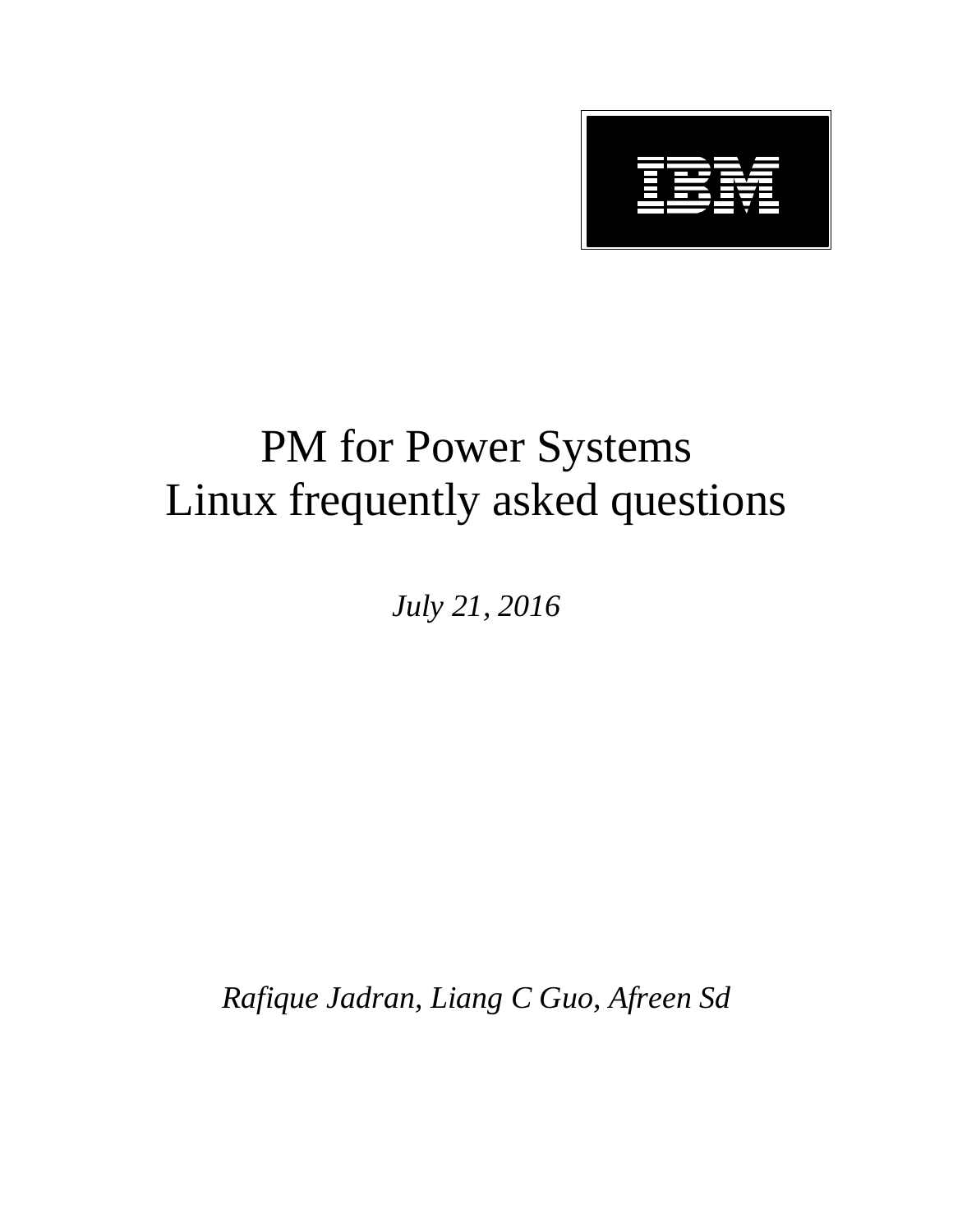# **Table of contents**

#### **General**

What is IBM Performance Management for IBM PowerLinux?

How do I get the IBM Performance Management Agent for IBM PowerLinux (PM Agent)?

My server is running RHEL 6.3, are there any critical fixes?

#### **Setup**

What are my options for performance (PM) data transmission in a Linux environment?

How do I update my Customer Information?

#### **Data collection**

What does IBM do with the data I send?

I have been asked by my Business Partner to authorize him/her to see my data. What does this mean and how do I do it?

#### **Transmission**

What do I have to do to transmit my performance data to IBM?

Security of my data is of great concern. What steps has IBM taken to ensure that my data cannot be seen by unauthorized persons?

#### **Reports**

What should I do if I'm having trouble opening the 6 month .pdf using Firefox when viewing / printing my reports?

Once the **PM Linux** reports are available you will be sent a registration key for each server and instructions on how to access the reports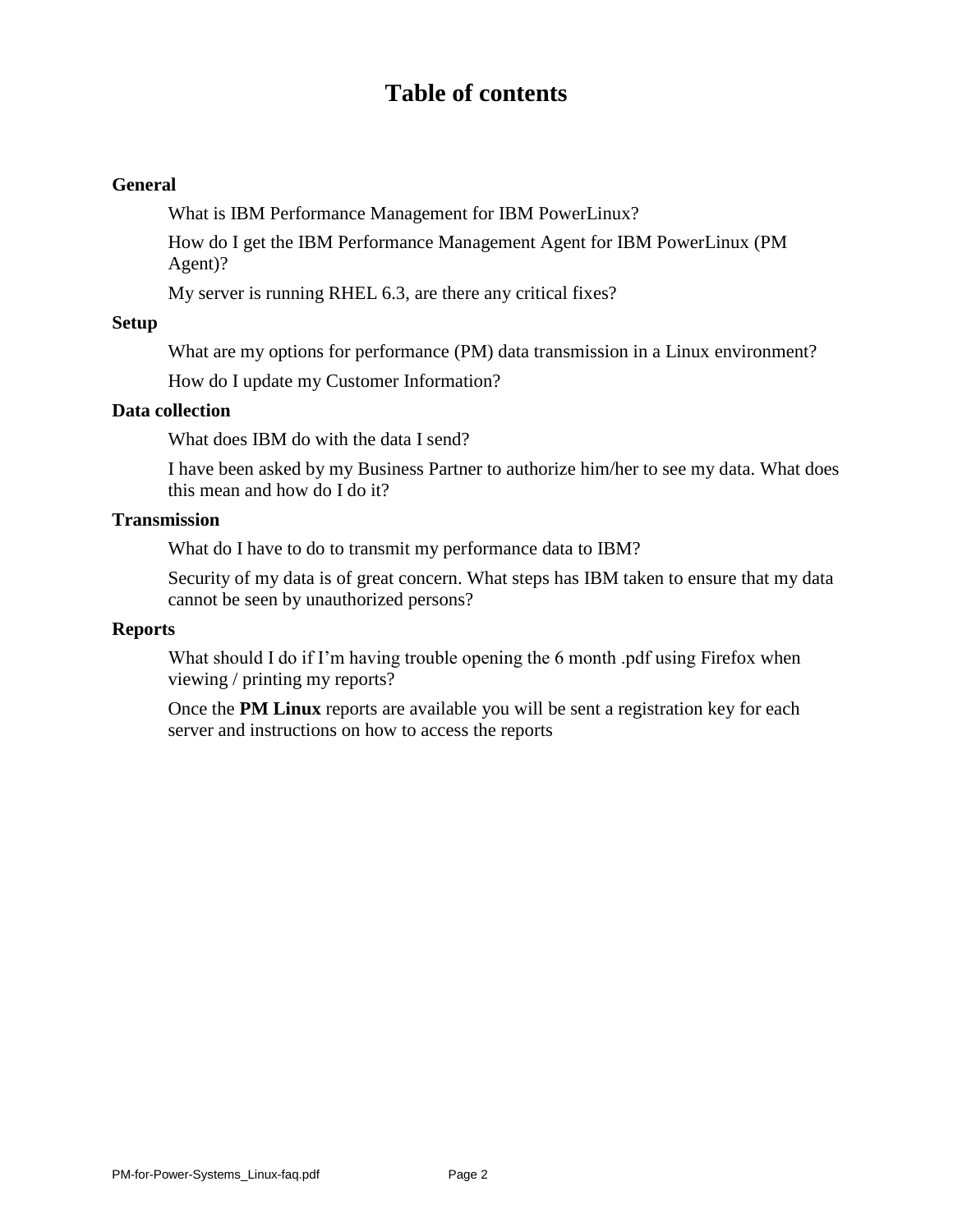# **General**

#### **What is IBM Performance Management for IBM PowerLinux?**

The IBM Performance Management (PM) for PowerLinux is a dynamic, easy to use, performance and capacity planning function that is specifically designed to address the challenges of systems management.

PM for PowerLinux automates many of the functions associated with capacity planning and performance analysis for IBM PowerLinux Systems, and for the IBM Power Systems™, IBM System i and IBM System p models running Linux. It's simple, there's nothing that you need to do other than activate the PM Agent for PowerLinux and periodically check that data is being collected and transmitted to IBM.

The PM Agent for PowerLinux collects performance metrics from the server or partition and sends the data to IBM using either the electronic Service agent or via the Hardware Monitor Console (HMC).

Detailed information is available at: [http://www.ibm.com/systems/power/support/perfmgmt/](http://www-03.ibm.com/systems/power/support/perfmgmt/index.html)

#### **How do I get the IBM Performance Management Agent for IBM PowerLinux (PM Agent)?**

For new Linux customers who are ordering Linux from IBM, the PM Agent is distributed as part of the IBM Installation ToolKit. Please use version 5.4.1 or later of the ToolKit.

For existing Linux users, the PM Agent can be downloaded/installed from the YUM repository.

Here are the two equivalent commands:

| # yum install ibmPMLinux    | # on REDHAT etc., "--download only" is optional and<br>needs yum-downloadonly package |
|-----------------------------|---------------------------------------------------------------------------------------|
| # zypper install ibmPMLinux | # on SUSE, "--download-only" is optional and needs a<br>newer zypper version          |
| # apt install ibmpmlinux    | # on Ubuntu (with lower-case name), "download" is<br>another option                   |

If the command reports "package '**ibmPMLinux**' not found", your YUM repository configuration for "IBM Power Tools" is probably not done yet, and need to set an appropriate repository first.

ibmPMLinux is one of those tool packages that are periodically upgraded/uploaded to:

<http://public.dhe.ibm.com/software/server/POWER/Linux/yum/OSS/RHEL/6/ppc64>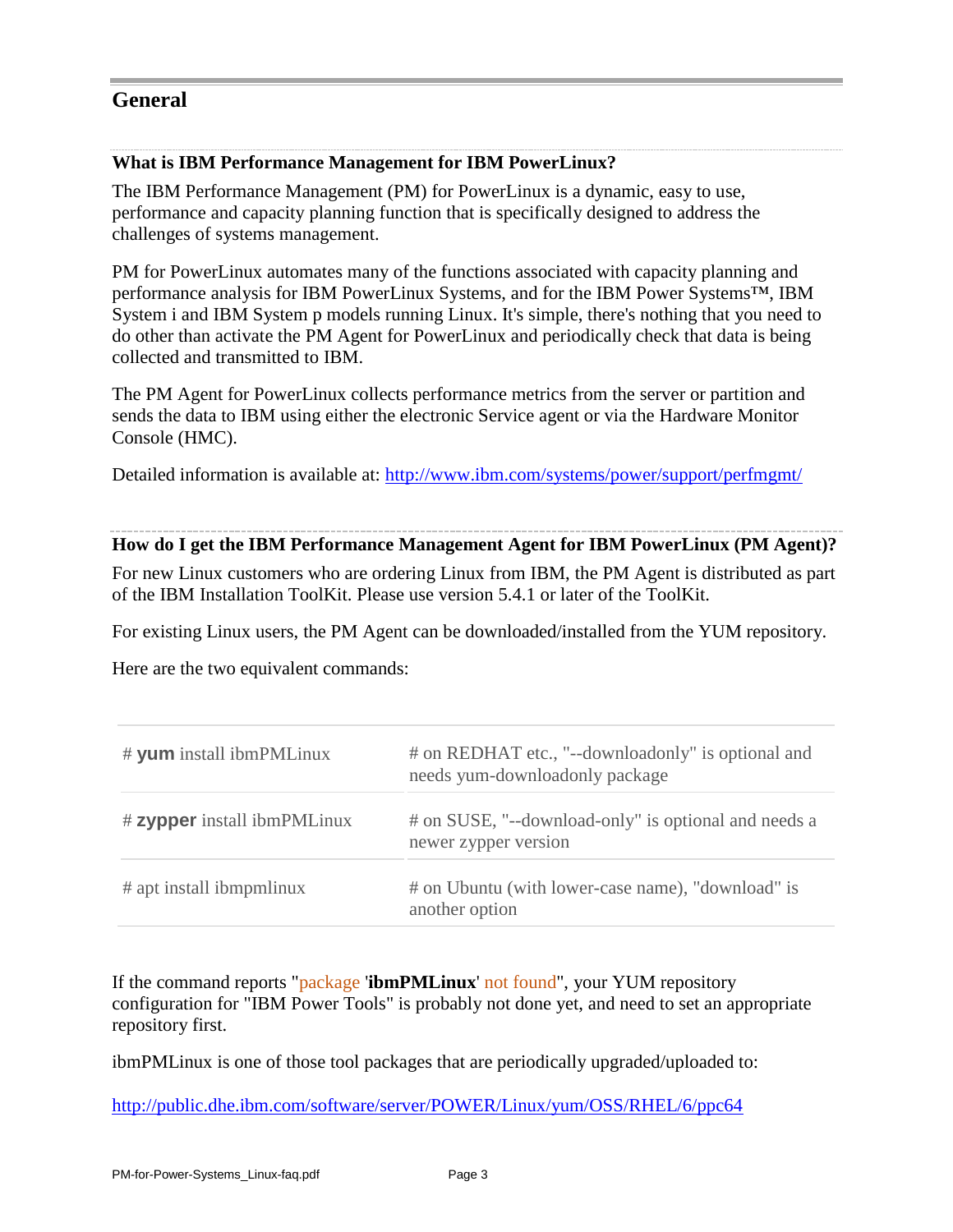<http://public.dhe.ibm.com/software/server/POWER/Linux/yum/OSS/SLES/11/ppc64>le

[http://public.dhe.ibm.com/software/server/POWER/Linux/yum/OSS/Fedora/ppc64\(le\)](http://public.dhe.ibm.com/software/server/POWER/Linux/yum/OSS/Fedora/ppc64(le))

<http://public.dhe.ibm.com/software/server/POWER/Linux/powerkvm/release/3.1.0/updates>

<https://launchpad.net/~ibmpackages/+archive/ubuntu/pmlinux>

For installation by yum/zypper commands. ibmPMLinux is compatible with all IBM Linux releases of the same Endian.

Setting the repository can be done by installing the "ibm-power-repo" package (under URL: http://public.dhe.ibm.com/software/server/POWER/Linux/yum/download/) on the system:

| # yum install ibm-power-repo                                                                                                                                                                                                                                                                                                                                               | # on REDHAT/Fedora/CentOS |
|----------------------------------------------------------------------------------------------------------------------------------------------------------------------------------------------------------------------------------------------------------------------------------------------------------------------------------------------------------------------------|---------------------------|
| # zypper install ibm-power-repo                                                                                                                                                                                                                                                                                                                                            | # on SUSE                 |
| Alternatively, you may manually set it up with:                                                                                                                                                                                                                                                                                                                            |                           |
| 1) "yast" (or yast2) tool                                                                                                                                                                                                                                                                                                                                                  | # on SUSE                 |
| # yast                                                                                                                                                                                                                                                                                                                                                                     | # then select:            |
| Software -> Software Repository -> Repositories -> Add # for SLES11, or<br>Software -> Installation Source -> Add                                                                                                                                                                                                                                                          | # for SLES10              |
| to configure a line of repository like:<br>(Priority   Enabled   Autorefresh   Name   URL)<br>99 (Default)   x   x   IBM Power SDK Tools  <br>http://public.dhe.ibm.com/software/server/POWER/Linux/yum/OSS/SLES/11/ppc64<br>or<br>(Status   Refresh   Name   URL)<br>∣On ∴<br> YUM <br>On.<br>http://public.dhe.ibm.com/software/server/POWER/Linux/yum/OSS/SLES/10/ppc64 |                           |

2) An editor to add a .repo file under **/etc/yum.repos.d** # on REDHAT # vi /etc/yum.repos.d/ibm\_power\_tools.repo # as a template [IBM\_Power\_Tools] name=IBM Power Tools baseurl[=http://public.dhe.ibm.com/software/server/POWER/Linux/yum/IBM/RHEL/6/ppc64](http://public.dhe.ibm.com/software/server/POWER/Linux/yum/IBM/RHEL/6/ppc64)

enabled=1 gpgcheck=1

... ...

**Note:** For SUSE systems, repository files are in different directories upon releases. It is way simpler to configure the "IBM Power Tools" repository with "**yast**" tool because the detail statements inside may be uneasy:

# cat **/etc/zypp/repos.d/**"IBM Power Tools.repo" # on SLES11 [IBM Power Tools] name=IBM Power Tools enabled=1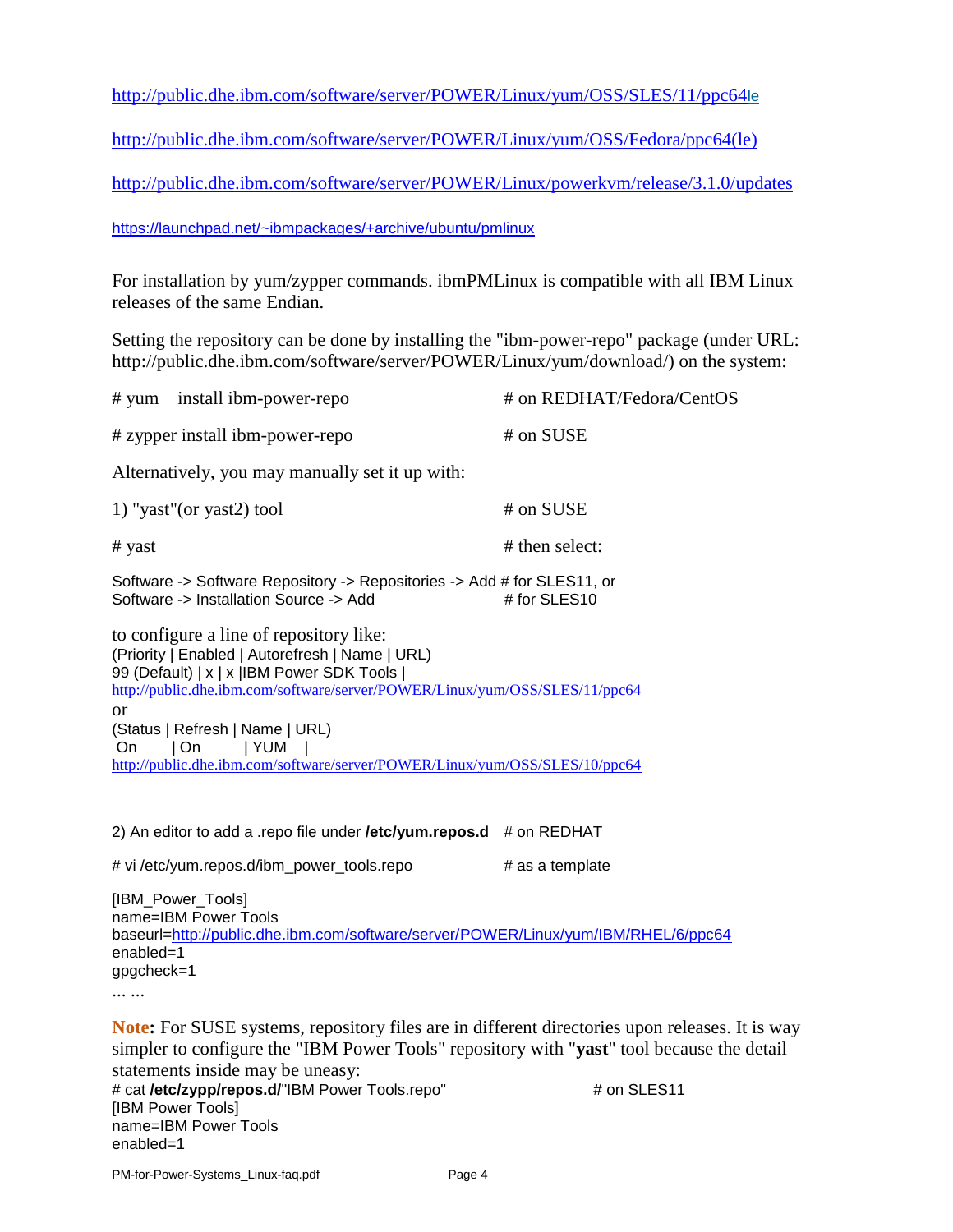autorefresh=1 baseurl= <http://public.dhe.ibm.com/software/server/POWER/Linux/yum/OSS/SLES/11/ppc64> type=rpm-md keeppackages=0

# cat **/var/lib/zypp/db/sources/**<RandomFileName> # on SLES10 <?xml version="1.0" encoding="UTF-8"?> # xml format! <source version="2.0" xmlns="http://www.novell.com/metadata/zypp/xml-store"> <enabled>true</enabled> <auto-refresh>true</auto-refresh> <product-dir></product-dir> <cache-dir>/var/lib/zypp/cache/Source.EO8042</cache-dir> <type>YUM</type> <url>http://public.dhe.ibm.com/software/server/POWER/Linux/yum/OSS/SLES/10/ppc64</url <alias>IBM Power Tools</alias> </source>

# vi /etc/apt/sources.list # on Ubuntu 14.04 and up, insert 4 lines (keep other entries unchanged):

# PMUbuntu PPA, using the following commands to refresh the configuration:

# apt-key adv --keyserver keyserver.ubuntu.com --recv-key F4ADEBB2E7D1FA0C; apt-get update

deb http://ppa.launchpad.net/ibmpackages/pmlinux/ubuntu trusty main

deb-src http://ppa.launchpad.net/ibmpackages/pmlinux/ubuntu trusty main

For more detail, please read the manual documents of rpm, yum, zypper, and yast, dpkg on Linux. In addition, information about them is also available on their websites:

[http://www.rpm.org](http://www.rpm.org/) [http://yum.baseurl.org](http://yum.baseurl.org/) <http://en.opensuse.org/Portal:Libzypp> <http://en.opensuse.org/Portal:YaST> <https://help.ubuntu.com/community/AptGet/Howto>

#### **My server is running RHEL 6.3, are there any critical fixes?**

RedHat has posted a zstream kernel fix for the RHEL 6.3 base where CPU utilization metrics (top, vmstat, mpstat, etc) were showing strange and incorrect values.

This behavior is easily seen on an idle system. The updated kernel is easy to install.

See the latest [blog post](https://www.ibm.com/developerworks/mydeveloperworks/blogs/fe313521-2e95-46f2-817d-44a4f27eba32/entry/test?lang=en) for details.

## **Setup**

**What are my options for performance (PM) data transmission in a Linux environment?**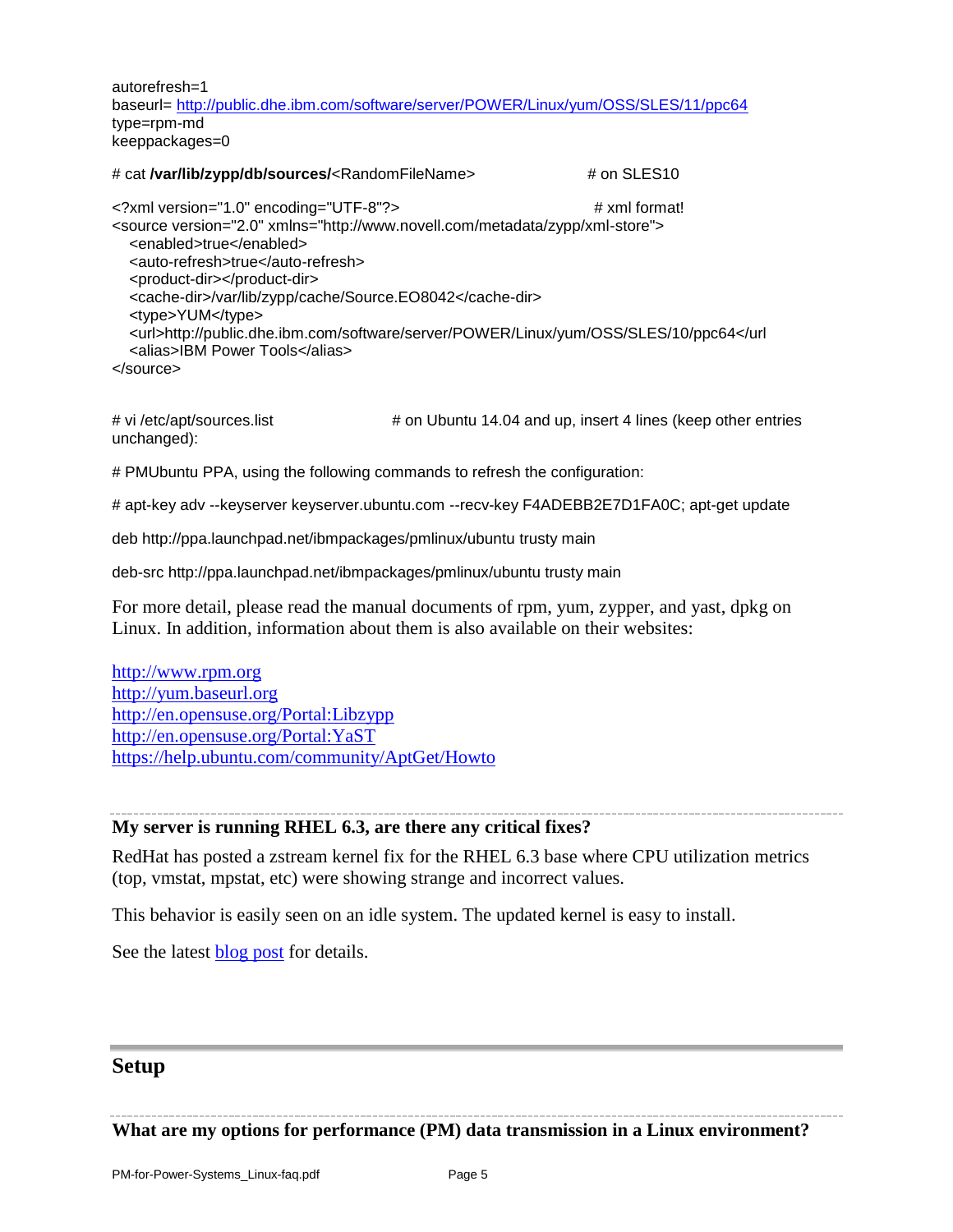- Please refer to the README in the Getting Started Set Up instructions.
- PM data can be transmitted via the HMC, or stand alone ESA

For HMC: install the latest version of:

- RedHat 6: # yum install ibm-power-managed-rhel6
- Suse 11: # zypper install ibm-power-managed-sles11

**Note**: This action will force the respective required installation of src, rsct, librtas, DynamicRM, ServiceRM, etc. on a partition so as to support communications with the HMC

For stand alone ESA: (ie HMC or FSM not used for transmission) Install (from the ToolKit) and configure the latest ESA package 'esagent.pLinux-3.4.0-3' on each

partition where the PM collection agent is installed and running

**Note**: this is in addition to the installation of the respective PM collection agent for RedHat or Suse (see above) on each partition

#### **How do I update my Customer Information?**

Filling out customer information, such as Company Name, Contact Name & e-mail address, is part of PMLinux configuration. It's the only **mandatory** setting required to be done at the beginning because there is no default input! PMLinux needs to identify the ownership of incoming data and assign the online performance reports to you.

To enter/change any of your customer information, please login on each server (with telnet, ssh, or putty etc. if from remote) to run the "cuinfo.PMLnx" command and type in your contact info similar as below:

```
# ssh <hostname> # Putty to login as root
# /var/perf/pm/bin/cuinfo.PMLnx
   #21: Company_Name = "" : IBM Corp.
 #22: Address = "" : 3605 HWY 52 North
 #23: Address1 = "" :
   #24: City = "" : Rochester
   #25: State = "" : MN
   #26: Zip = "" : 55901
   #27: Country = "" : United States
  #28: Country Code = " : 1
   #29: Contact_Person_Name = "" : John Sams
   #30: Contact_Phone_Number = "" : 5072530000
   #31: Email_Address = "" : john.sams@company.com
```
**Note:** If you previously entered the contact info when activating the stand-alone ESA transmission, then you may simply copy from ESA to PMLinux with the "-E" command option: # /var/perf/pm/bin/cuinfo.PMLnx –E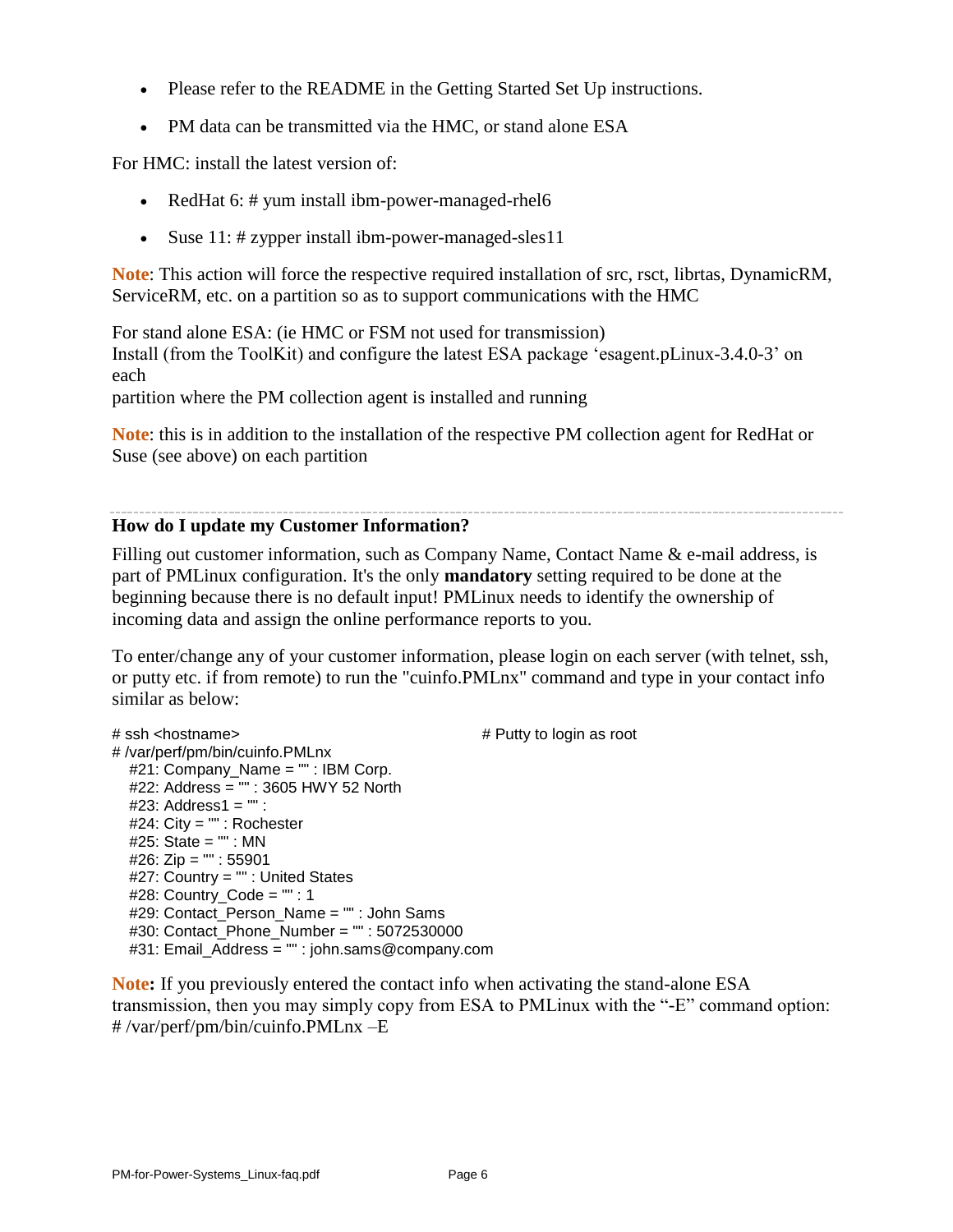## **Data collection**

#### **What does IBM do with the data I send?**

IBM uses the hardware problem reporting data to help reduce problem analysis and improve systems availability. The PM for Power Systems performance and capacity data is processed, and used to create the reports you see on the secure web site.

### **I have been asked by my Business Partner to authorize him/her to see my data. What does this mean and how do I do it?**

 This authorization allows the respective Business Partner(s) you authorized to have access to your PM for Power Systems reports stored in IBM's servers. The end user also can 'remove' a customer from authorization to access their reports.

For more information: [Business Partner data release form instructions](http://www-03.ibm.com/systems/power/support/perfmgmt/authorization.html)

## **Trasmission**

#### **What do I have to do to transmit my performance data to IBM?**

Once you install and activate both the Electronic Service Agent and PM for Power Systems code, data transmission will be done automatically on the schedule you establish in the Electronic Service Agent set up. Normally this data transmission is done daily.

The PM Linux Collection Agent generates the previous day's performance file just before midnight. So it is recommended that you set ESA or HMC to send the performance file after the file is created. Example: 01:00 am.

## **Security of my data is of great concern. What steps has IBM taken to ensure that my data cannot be seen by unauthorized persons?**

Of key importance here is that neither the IBM Electronic Service Agent code nor the PM for Power Systems (including the PM for Power Systems: no charge service level) transmit any customer proprietary information (e.g. data files, internal user-ids, passwords, etc.).

#### *Electronic Service Agent*

With Electronic Service Agent you have the ability to manage data sensitivity concerns and have direct control over the transmission of sensitive data. You have the ability to review the actual data prior to shipment to IBM and if after reviewing it, determine you do not want it sent, you can turn off the transmission.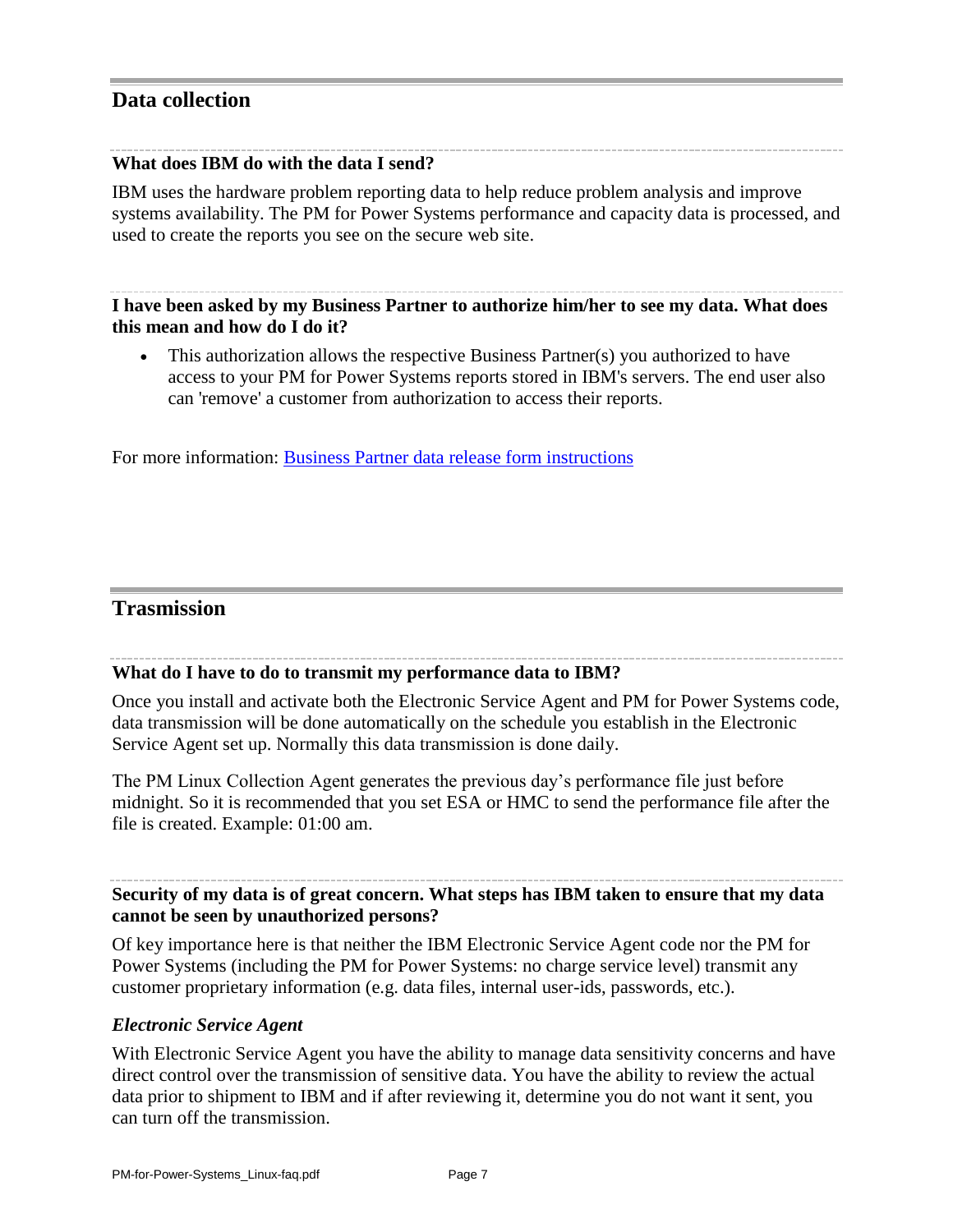Secure communications use restricted dial-out, strong TTY and modem security and are performed using and IBM Confidential AT&T network. TTY and modem security are both configured not to auto-answer the modem or allow logic access from the TTY port. Electronic Service Agent only allows outbound calls to be created from the customer location. Electronic Service Agent logs the results of each Electronic Service Agent transmissions made on your system. It records the time of the transmission and whether the transmission completed successfully or resulted in an error. You also have the ability to have Electronic Service Agent send an E-mail message or page notification to contacts relating to all or limited machine problem information.

Electronic Service Agent (ESA) will be updated to include direct Internet connectivity (including encryption) as well as a 16 digit registration ID that will be used to verify authorized customer contacts.

- PM for Power Systems: no charge service level
- PM for Power Systems (Full Service)

Like Electronic Service Agent, PM for Power Systems does not transmit any customer proprietary data. It collects and transmits, through the Electronic Service Agent, performance and capacity tracking data.

## **Reports**

**What should I do if I'm having trouble opening the 6 month .pdf using FireFox when viewing / printing my reports?**

#### *Troubleshooting - opening the .pdf in FireFox:*

If you are having trouble with the .pdf not opening after clicking the .pdf icon in "Server Information" page, there are 2 things to try.

1) Press CTRL + F5 at the same time to clear you cache, or clear the cache using the menu option Tools > Options > and click on Advanced the choose the "Network" tab. Click on the "Clear Now" buttons for "Cached Web Content" and "Offline Web Content and User Data".

2) Exempt the PM website if you are using a pop-up blocker. If the PM pop-up window is being blocked you will get the warning bar at the top of the page. Choose Options and always allow. Or, go to the menu option Tools > Options > and click on "Content". To the right of "Block popup windows" you can see a button for Exemptions. Click on the button and add the website URL you want to exempt--enter [pmeserver.rochester.ibm.com](http://pmeserver.rochester.ibm.com/) and click to close.

If you are having issues with Firefox opening the same month no matter what month you have chosen then you will need to either:

a) Upgrade Firefox version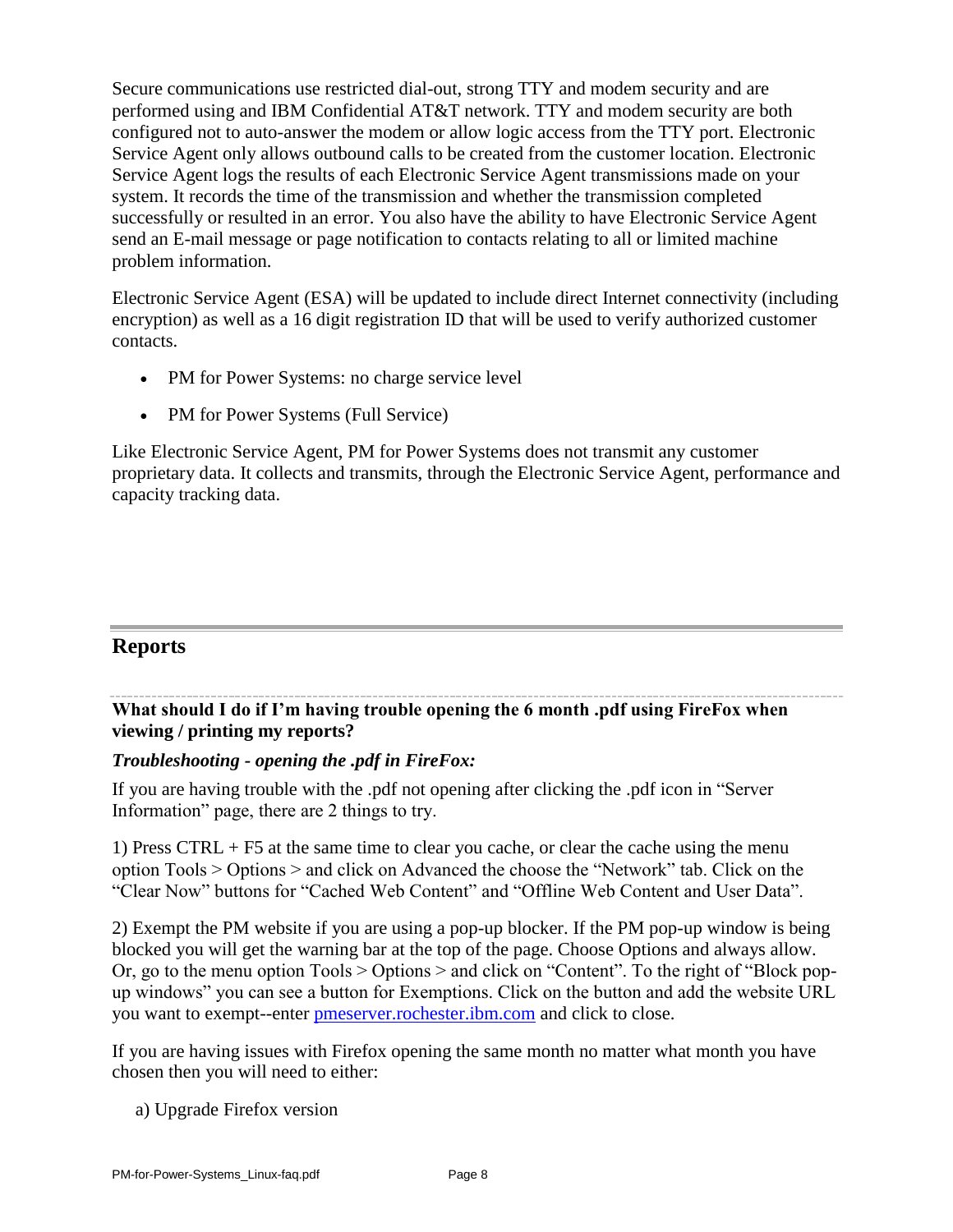b) go to the "Tools" drop down menu click on "Options" and then on "Applications", where you see under "Content Type" the "Adobe Acrobat Document" may use the default option "Use Adobe Acrobat (in Firefox)" under "Action". Change this option to be "Use Adobe Acrobat (default)".

This will allow opening the PM reports in Adobe Reader for different months.

**Once the PM Linux reports are available you will be sent a registration key for each server and instructions on how to access the reports.**

#### *PM for Power Systems reports*

- **Customer access:** Customer reports are only viewable by authorized customer personnel through an online Internet secure site.
- **IBM access:** Internal IBM marketing personnel have access to your performance/capacity reports, and may contact you regarding marginal performance conditions.
- **Business Partner access:** You may submit an authorization form where you identify specific IBM Business Partners that you authorize to have access to your performance data. IBM Business Partners, not identified by you, will not be given access to your data.